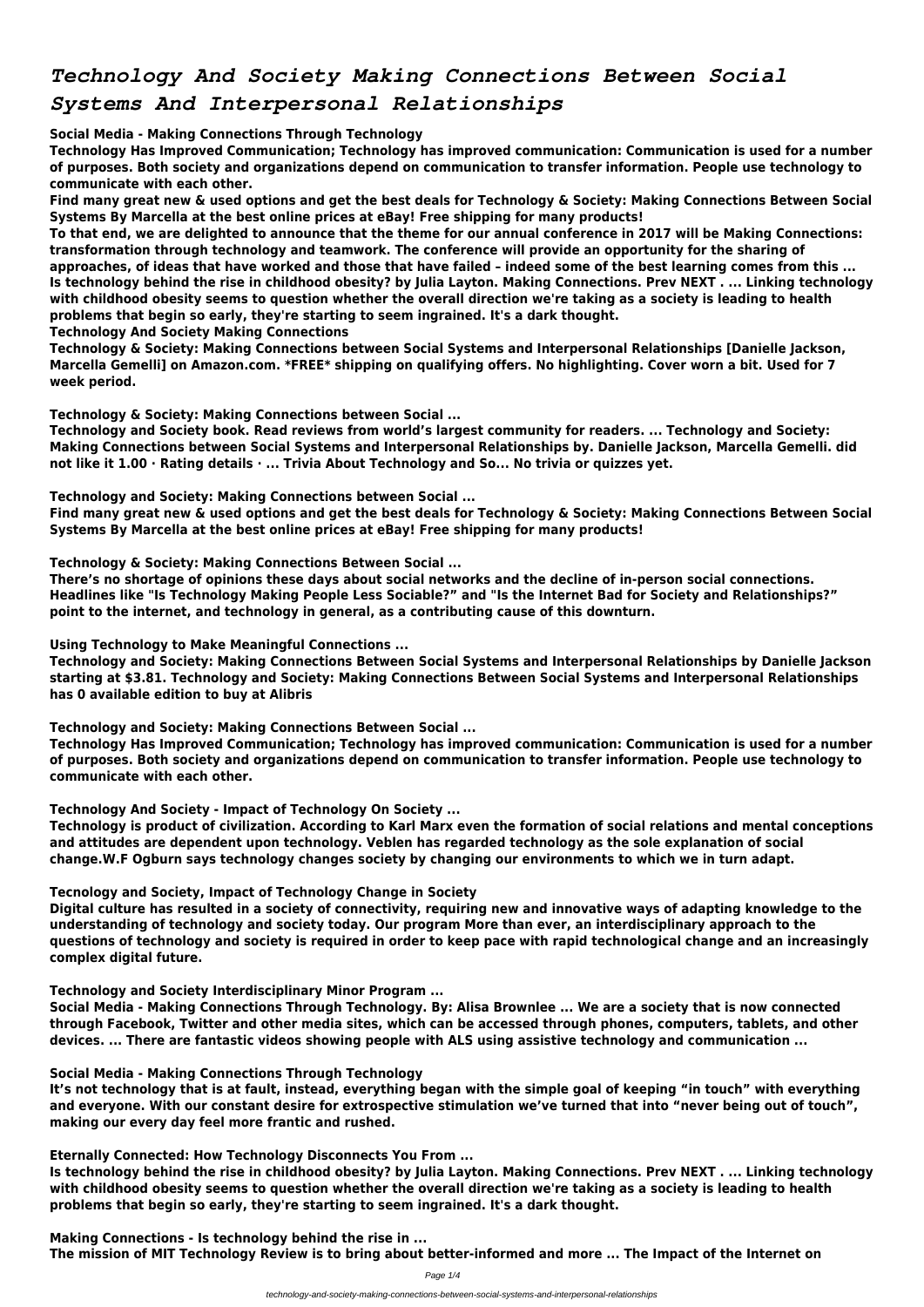**Society: A Global Perspective. by Manuel ... and withdrawal from society, but ...**

#### **The Impact of the Internet on Society: A Global Perspective**

**importance to a just society, which challenges us to consider which values we should hold most dear and defend. How can we make decisions about technology that will get us to the future we want? Once we understand the role of technology in society and the world we want to build, we must develop strategies for getting us from here to there.**

#### **SOC 334 Technology and Society - Arizona State University**

**While technology has allowed us some means of social connection that would have never been possible before, and has allowed us to maintain long-distance friendships that would have otherwise probably fallen by the wayside, the fact remains that it is causing ourselves to spread ourselves too thin, as well as slowly ruining the quality of social interaction that we all need as human beings.**

#### **Technology is Destroying the Quality of Human Interaction ...**

**Anyone take SOC 334 Technology and Society?Ccant find this book for the life of me! ... The book is: Technology and Society: making Connections between Social Systems and Interpersonal Relationships This ISBN is 9780078118159. Any info would be great! thanks everyone! 22 comments. share. save hide report.**

#### **Anyone take SOC 334 Technology and Society?Ccant find this ...**

**Technology & Society: Making Connections Between Social Systems and Interpersonal Relationships, Complete loose leaf textbook in 3" 3-Ring-Binder. Brand new unused! Free of tears, bends, and markings!**

#### **Technology and Society: Making Connections between S ...**

**This report adds new insights to an ongoing debate about the extent of social isolation in America. A widely-reported 2006 study argued that since 1985 Americans have become more socially isolated, the size of their discussion networks has declined, and the diversity of those people with whom they ...**

#### **Social Isolation and New Technology | Pew Research Center**

**Technology in Society is an international journal devoted to the global discourse at the intersection of technological change and the social, economic, business and philosophical transformation of the world around around us. The goal of the journal is to provide scholarship that enables decision-makers...**

#### **Technology in Society - Journal - Elsevier**

**To that end, we are delighted to announce that the theme for our annual conference in 2017 will be Making Connections: transformation through technology and teamwork. The conference will provide an opportunity for the sharing of approaches, of ideas that have worked and those that have failed – indeed some of the best learning comes from this ...**

**Technology and Society: Making Connections between Social ...**

#### **Technology & Society: Making Connections Between Social ...**

Digital culture has resulted in a society of connectivity, requiring new and innovative ways of adapting knowledge to the understanding of technology and society today. Our program More than ever, an interdisciplinary approach to the questions of technology and society is required in order to keep pace with rapid technological change and an increasingly complex digital future.

**Technology and Society: Making Connections Between Social ...**

**The Impact of the Internet on Society: A Global Perspective**

### **Technology And Society Making Connections**

**Anyone take SOC 334 Technology and Society?Ccant find this ...**

**Anyone take SOC 334 Technology and Society?Ccant find this book for the life of me! ... The book is: Technology and Society: making Connections between Social Systems and Interpersonal Relationships This ISBN is 9780078118159. Any info would be great! thanks everyone! 22 comments. share. save hide report.**

#### **Using Technology to Make Meaningful Connections ...**

**The mission of MIT Technology Review is to bring about better-informed and more ... The Impact of**

# **the Internet on Society: A Global Perspective. by Manuel ... and withdrawal from society, but ...**

*Technology is product of civilization. According to Karl Marx even the formation of social relations and mental conceptions and attitudes are dependent upon technology. Veblen has regarded technology as the sole explanation of social change.W.F Ogburn says technology changes society by changing our environments to which we in turn adapt.*

*Technology and Society book. Read reviews from world's largest community for readers. ... Technology and Society: Making Connections between Social Systems and Interpersonal Relationships by. Danielle Jackson, Marcella Gemelli. did not like it 1.00 · Rating details · ... Trivia About Technology and So... No trivia or quizzes yet.*

#### *Technology And Society Making Connections*

*Technology & Society: Making Connections between Social Systems and Interpersonal Relationships [Danielle Jackson, Marcella Gemelli] on Amazon.com. \*FREE\* shipping on qualifying offers. No highlighting. Cover worn a bit. Used for 7 week period.*

#### *Technology & Society: Making Connections between Social ...*

*Technology and Society book. Read reviews from world's largest community for readers. ... Technology and Society: Making Connections between Social Systems and Interpersonal Relationships by. Danielle Jackson, Marcella Gemelli. did not like it 1.00 · Rating details · ... Trivia About Technology and So... No trivia or quizzes yet.*

Page 2/4

technology-and-society-making-connections-between-social-systems-and-interpersonal-relationships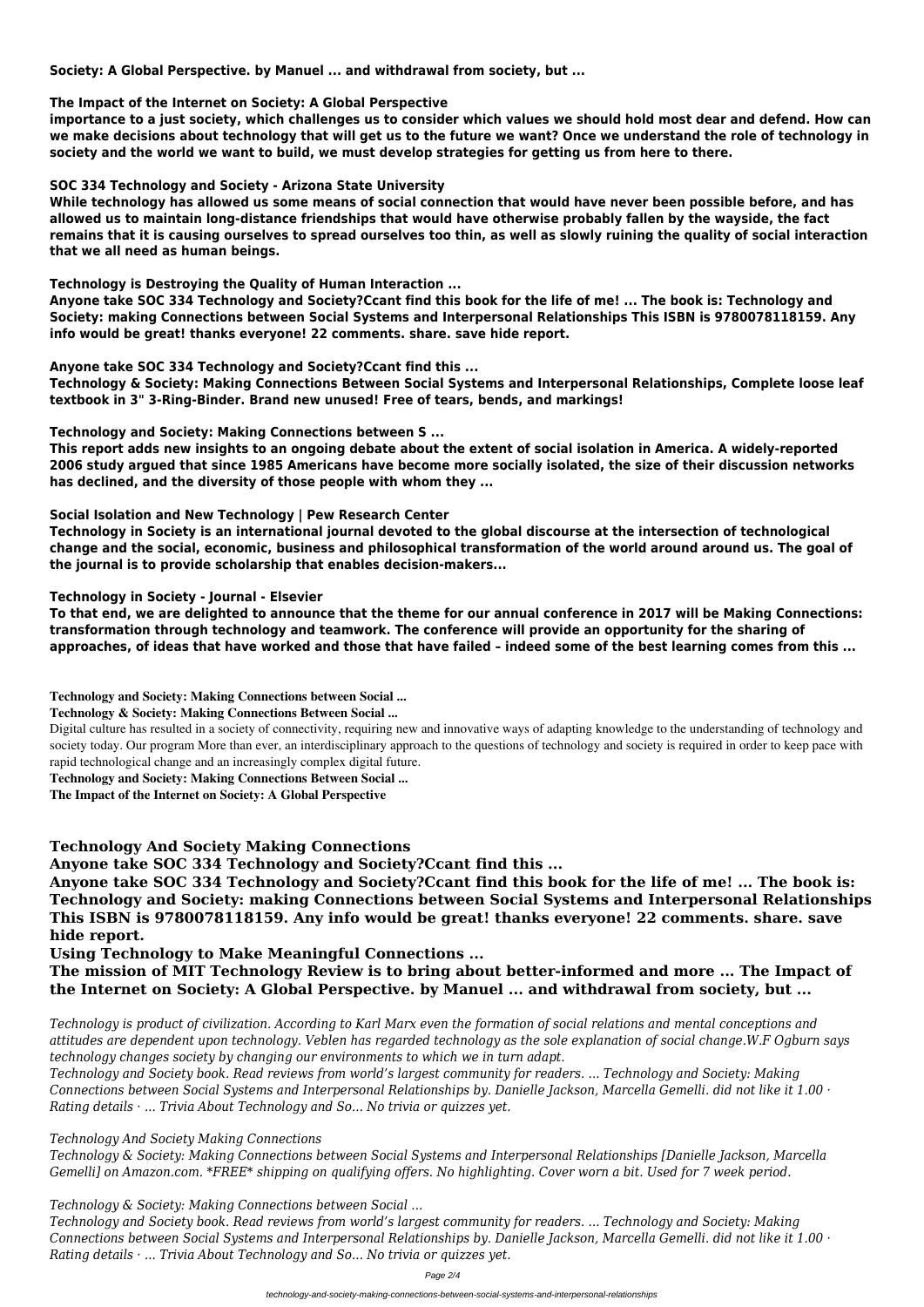*Technology and Society: Making Connections between Social ...*

*Find many great new & used options and get the best deals for Technology & Society: Making Connections Between Social Systems By Marcella at the best online prices at eBay! Free shipping for many products!*

*Technology & Society: Making Connections Between Social ...*

*There's no shortage of opinions these days about social networks and the decline of in-person social connections. Headlines like "Is Technology Making People Less Sociable?" and "Is the Internet Bad for Society and Relationships?" point to the internet, and technology in general, as a contributing cause of this downturn.*

*Using Technology to Make Meaningful Connections ...*

*Technology and Society: Making Connections Between Social Systems and Interpersonal Relationships by Danielle Jackson starting at \$3.81. Technology and Society: Making Connections Between Social Systems and Interpersonal Relationships has 0 available edition to buy at Alibris*

*Technology and Society: Making Connections Between Social ...*

*Technology Has Improved Communication; Technology has improved communication: Communication is used for a number of purposes. Both society and organizations depend on communication to transfer information. People use technology to communicate with each other.*

*Technology And Society - Impact of Technology On Society ...*

*Technology is product of civilization. According to Karl Marx even the formation of social relations and mental conceptions and attitudes are dependent upon technology. Veblen has regarded technology as the sole explanation of social change.W.F Ogburn says technology changes society by changing our environments to which we in turn adapt.*

*Tecnology and Society, Impact of Technology Change in Society*

*Digital culture has resulted in a society of connectivity, requiring new and innovative ways of adapting knowledge to the understanding of technology and society today. Our program More than ever, an interdisciplinary approach to the questions of technology and society is required in order to keep pace with rapid technological change and an increasingly complex digital future.*

*Technology and Society Interdisciplinary Minor Program ...*

*Social Media - Making Connections Through Technology. By: Alisa Brownlee ... We are a society that is now connected through Facebook, Twitter and other media sites, which can be accessed through phones, computers, tablets, and other devices. ... There are fantastic videos showing people with ALS using assistive technology and communication ...*

*Social Media - Making Connections Through Technology*

*It's not technology that is at fault, instead, everything began with the simple goal of keeping "in touch" with everything and everyone. With our constant desire for extrospective stimulation we've turned that into "never being out of touch", making our every day feel more frantic and rushed.*

*Eternally Connected: How Technology Disconnects You From ...*

*Is technology behind the rise in childhood obesity? by Julia Layton. Making Connections. Prev NEXT . ... Linking technology with childhood obesity seems to question whether the overall direction we're taking as a society is leading to health problems that begin so early, they're starting to seem ingrained. It's a dark thought.*

*Making Connections - Is technology behind the rise in ...*

*The mission of MIT Technology Review is to bring about better-informed and more ... The Impact of the Internet on Society: A Global Perspective. by Manuel ... and withdrawal from society, but ...*

*The Impact of the Internet on Society: A Global Perspective*

*importance to a just society, which challenges us to consider which values we should hold most dear and defend. How can we make decisions about technology that will get us to the future we want? Once we understand the role of technology in society and the world we want to build, we must develop strategies for getting us from here to there.*

# *SOC 334 Technology and Society - Arizona State University*

*While technology has allowed us some means of social connection that would have never been possible before, and has allowed us to maintain long-distance friendships that would have otherwise probably fallen by the wayside, the fact remains that it is causing ourselves to spread ourselves too thin, as well as slowly ruining the quality of social interaction that we all need as human beings.*

#### *Technology is Destroying the Quality of Human Interaction ...*

*Anyone take SOC 334 Technology and Society?Ccant find this book for the life of me! ... The book is: Technology and Society: making Connections between Social Systems and Interpersonal Relationships This ISBN is 9780078118159. Any info would be great! thanks everyone! 22 comments. share. save hide report.*

*Anyone take SOC 334 Technology and Society?Ccant find this ...*

*Technology & Society: Making Connections Between Social Systems and Interpersonal Relationships, Complete loose leaf textbook in 3" 3-Ring-Binder. Brand new unused! Free of tears, bends, and markings!*

*Technology and Society: Making Connections between S ...*

*This report adds new insights to an ongoing debate about the extent of social isolation in America. A widely-reported 2006 study argued that since 1985 Americans have become more socially isolated, the size of their discussion networks has declined, and the diversity of those people with whom they ...*

Page 3/4

technology-and-society-making-connections-between-social-systems-and-interpersonal-relationships